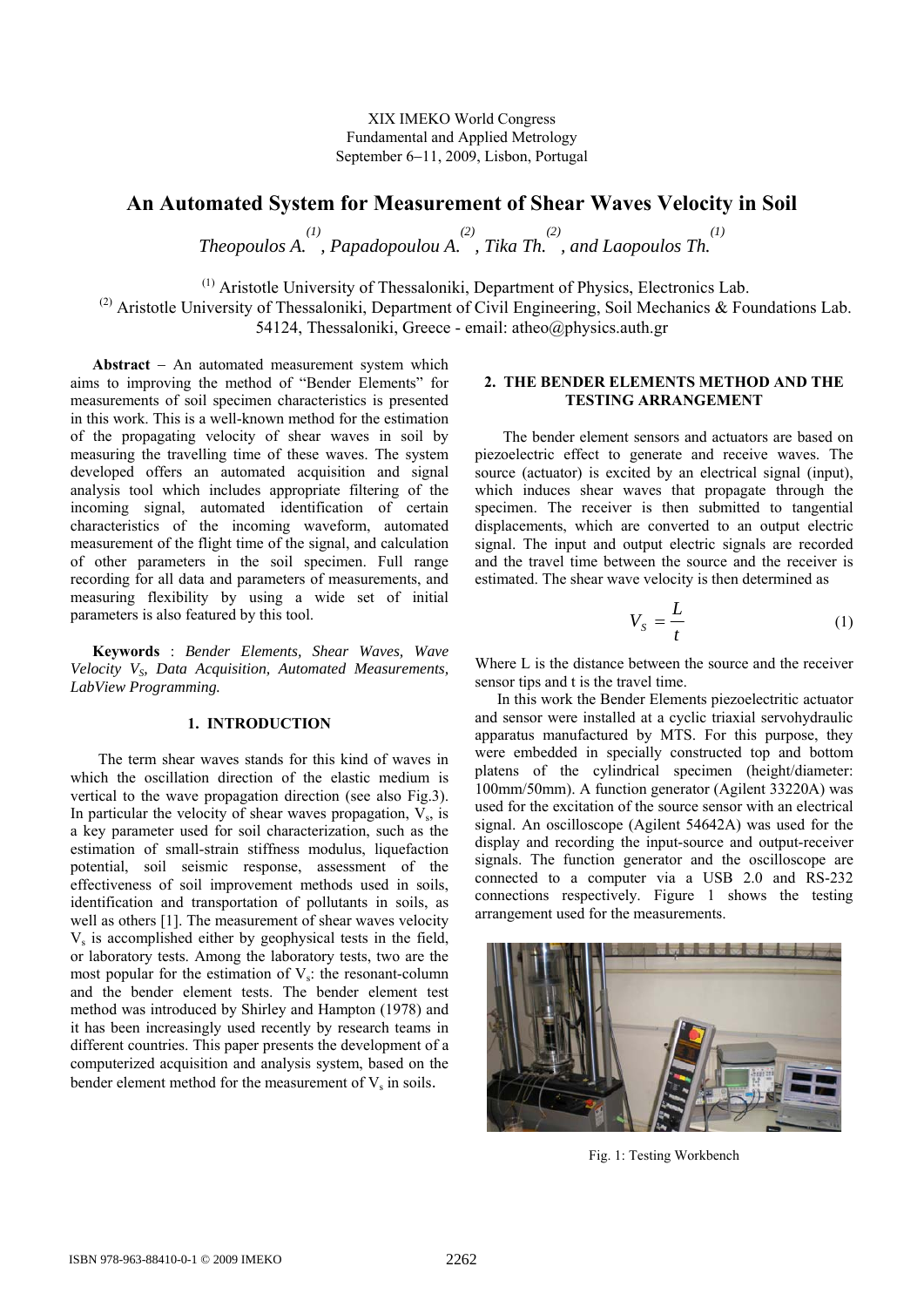The type of electrical signal used to drive to the actuator is a sinusoidal pulse of 10 Volts (amplitude) at a frequency of 10KHz [2]. The specific frequency value is the highersensitivity frequency value of the frequency response curve of the bender elements. Figure 2 shows example waveforms of the input and output signals respectively as recorded by the experimental system presented in this work. Note that the amplitude of the driving signal is 10V, while the received signal is only a few millivolts. The small level of received signal is an inherent characteristic of shear wave measurements.



Fig. 2: Example of source and of receiver signals

#### **3. ESTIMATION OF WAVE TRAVEL TIME**

The main problem in these measurement conditions is to determine the wave travel time (time-of-flight) in specific experimental setup. Although the time lapse estimation of wave propagation seems to be a simple procedure, there is a major parameter witch affects measurements accuracy and precision. The result of stimulation of bender element source by an electrical signal is not only the expected shear wave but also a longitudinal wave (p-wave) as shown in figure 3.



Fig. 3: Near Field Effect

Due to soil specimen geometry the longitudinal wave propagates through the sample and after a sequence of reflections finally arrives on receiver. The previous description it is well known as Near Field Effect [1]. A problem occurs when the reflected p-wave arrives to receiver almost the same time with shear wave. When this happens the receiver signal around the presumable area of wave arrival is the result of all harmonic components of s and p waves making difficult to determine if the first deflection corresponds to s or p wave as one masks the other.

 Many studies about near field effect inferred that the possibility of appearance of this phenomenon is high when the sample length L is between  $\frac{1}{4} \sim 4\lambda$ , where  $\lambda$  stands for wavelength of shear wave

$$
\lambda = \frac{V_s}{f} \tag{3}
$$

and f is the mean frequency of all harmonic components arrive to receiver. Considering that measurement parameters (as pressure applied to the soil sample) may be change during measuring procedure, the prediction of NFE area is difficult and is always determined after the time lapse estimation as a conclusion and not as a fact.

 Back to estimation of wave travelling time (time-of-flight of the signal), the most common method is to identify manually the arrival point at the waveform [2],[3]. Recording the signals of the actuator and the receiver together in an oscilloscope screen is the first step for this measurement. Then the second and most important step for calculating this time interval is to identify accurately the arrival time of the signal to the receiver. This is done automatically by the tool presented here. The starting time at the actuator's side is easily defined and measured. Figure 2 shows an example of such signals during a measurement and Figure 4 represents a typical waveform of receiver signal in



Fig. 4: General waveform of receiver signal

bender elements method. Note also that there is an additional uncertainty about the appropriate arrival point in each case. This is because the arrival point in receiver's signal should be determined as point A, B or C due to NFE presence or not, (or D if we measure time from source's maximum to receiver's maximum) [3],[4]. Experimental tests from our team has also verified the conclusion of other research teams which have showed that point B is the most correct selection for arrival point. This measuring approach is the most popular in bender elements measurements and a simple and fast way to measure wave travel time.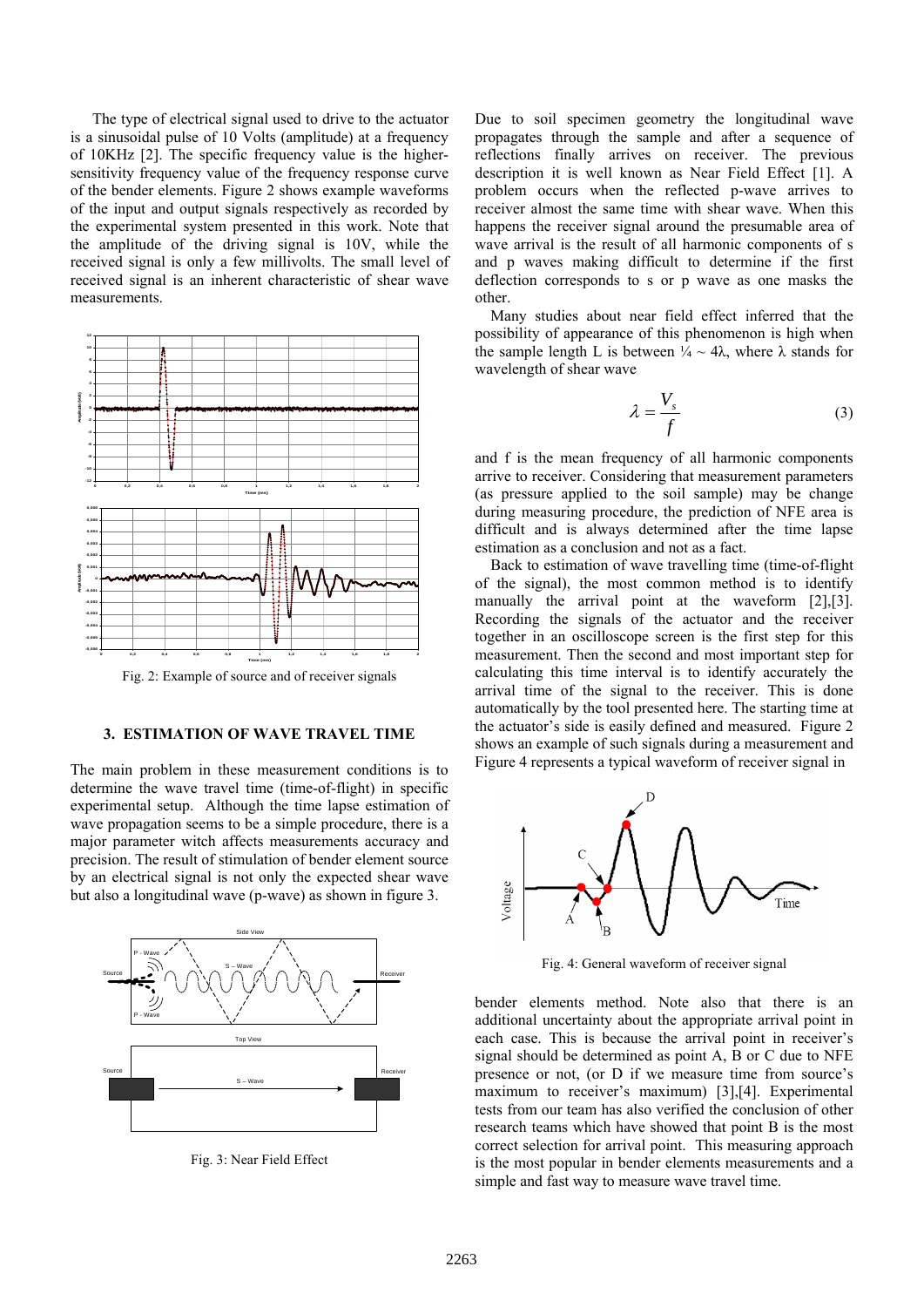## **4. THE COMPUTERIZED TOOL**

Experimental set up shown in Figure 1 is supported by the computerized tool presented here for an overall control of the measurement process, and it is developed in LabView [5],[6]. This software allows full adjustment of the function generator and oscilloscope measuring parameters, and full control of measuring process. Calculation the shear wave time of flight, using a fully computerized approach for the estimation of the appropriate arrival point at the received waveform is also part of this tool.



Fig. 5: Virtual Instrumentation Panel: "Measurements" Tab

The user interface of the whole measurements procedure is arranged in different tabs. The user may select the parameters of source signal and define all other measuring settings. The measurement procedure is started by the user once all other conditions of the soil specimen at the servohydraulic apparatus are properly arranged. Then a driving signal of only one period is send to the actuator (as shown in Fig.2) and a shear wave is generated by the actuator in the soil specimen. The oscilloscope records both the actuator and receiver signals and sends data to the interface. The system records both the actuator and receiver signals (Fig.5) and computes the traveling time for point to point technique either automatically by the software or by the user in case certain hand-on experiments are performed. In this later case the user may define starting and arrival points by the cursors provided in source and receiver graph respectively.

The cursor allocation may be done automatically by selecting the "Auto Cursor" option interface provides. Figure 6 shows the auto-cursor procedure in block diagram. For the starting signal, the first maximum point of the waveform is estimated and then the signal is scanned to the left until the starting point of the sinusoidal pulse is allocated.



Fig.6: Auto Cursor procedure

For receiver signal, process finds the minimum value and scans the signal to the left until it finds a max, then subtracts min from max, and if the result is less from a defined amplitude level, this point is considered as "point B". If the above level criterion is not met, the routine is repeated for as times as required to allocate the right arrival point. If for signal complexity reasons, "auto cursor" process fails to allocate successfully the right arrival point in receiver signal, automatically a message appears which prompts user to allocate the arrival point manually and measuring process continues. When send and arrival points are defined (automatically or manually) interface calculates the wave travel time in "Time Estimation" indicator field and user may continue to the next measurement.

 The precision of wave travel time estimation depends by the horizontal scale selection (Time/Div) in digital oscilloscope. For every measurement 2000 points for each signal of source and receiver are sampled and recorded. Using 10kHz sinusoidal pulse signal we selected 0.2msec/div horizontal resolution. That means 1μs time lapse between two sequential points in source (or receiver) graph. So, for the measurements performed by the automated system the resolution in traveling time estimation is 1μs, which is rather good and certainly enough considering that typical travel time for various soil samples measured between  $400 \sim 700 \mu s$ .

The tool developed includes also the option of filtering the received signal. This signal is usually a low level signal (a few mV only) with high noise level. A low-pass Butterworth filter  $10^{th}$  order with cut off frequency at  $40\text{kHz}$ was including in the virtual instrumentation system. With filtering process there is an important improvement on signal distinctness that offers significantly improved accuracy to the identification of the arrival time point in the received waveform, without significant influence from the